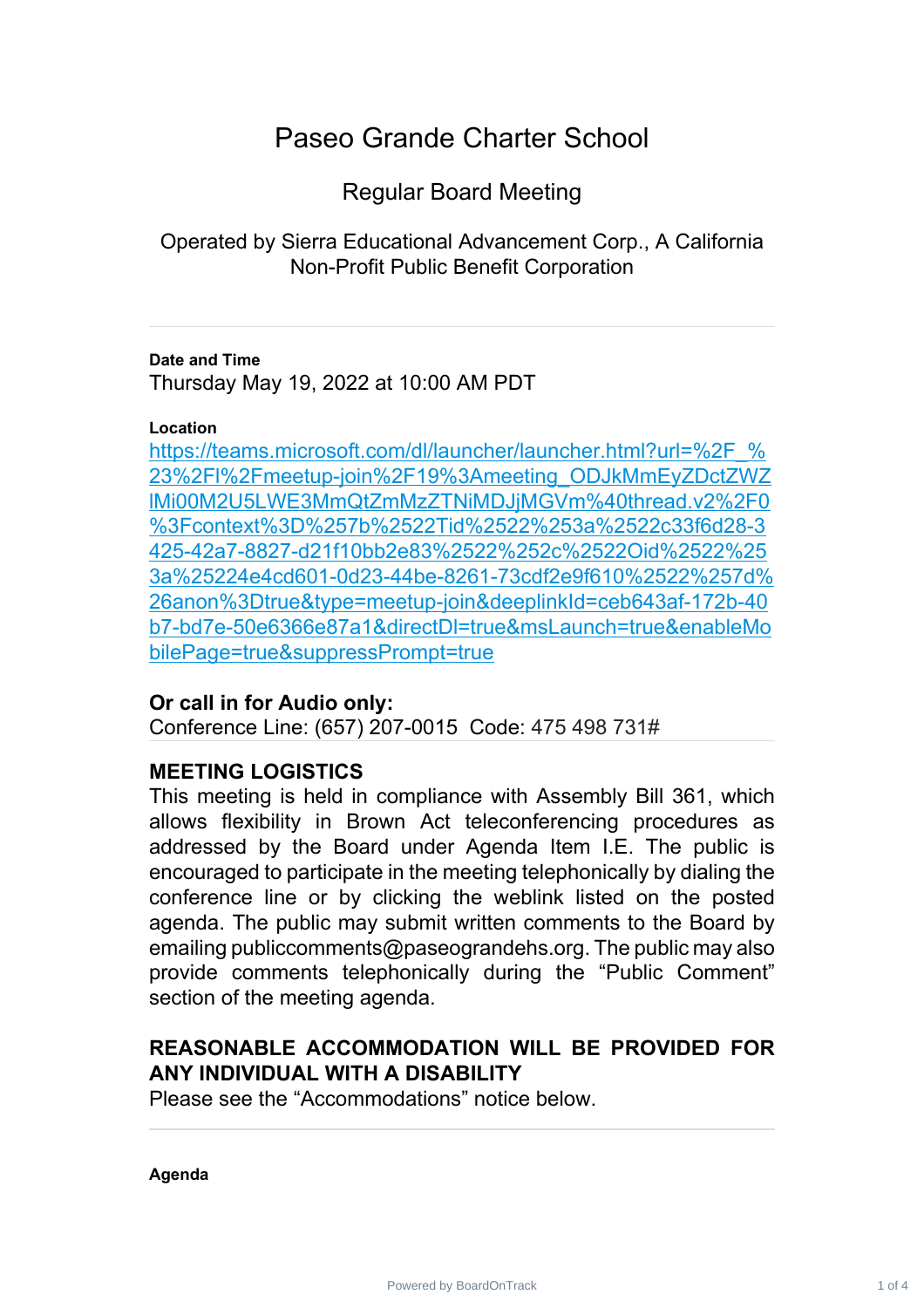**AM**

| <b>Opening Items</b>                                                                                                                                           |                   |
|----------------------------------------------------------------------------------------------------------------------------------------------------------------|-------------------|
| <b>A.</b> Call the Meeting to Order                                                                                                                            | Carol<br>Stanford |
| <b>B.</b> Roll Call and Establishment of<br>Quorum                                                                                                             | Carol<br>Stanford |
| Members of the Board Roll Call and Establishment of Quorum<br>Carol Stanford, Board President<br>Victoria Hancock, Board Secretary<br>James Lott, Board Member |                   |
| C. Pledge of Allegiance                                                                                                                                        | ∵arol             |

**I. Opening Items 10:00**

| <b>C.</b> Pledge of Allegiance | Carol             |
|--------------------------------|-------------------|
|                                | Stanford          |
| <b>D.</b> Staff Introductions  | Carol<br>Stanford |
|                                |                   |

# *At this time, staff members will be invited to state their names and titles.*

| <b>E.</b> Adopt Resolution Continuing<br>Board of Directors' Authority to Hold<br><b>Virtual or Teleconference Meetings</b><br><b>Pursuant to Assembly Bill 361</b> | Vote                      | Jeff<br>Martineau |
|---------------------------------------------------------------------------------------------------------------------------------------------------------------------|---------------------------|-------------------|
| <b>F.</b> Approve Agenda for the May 19,<br>2022, Regular Public Meeting of the<br><b>Board of Directors</b>                                                        | Vote                      | Carol<br>Stanford |
| <b>G.</b> Approve Minutes of of the April<br>25, 2022, Regular Public Meeting of<br>the Board of Directors                                                          | Approve<br><b>Minutes</b> | Carol<br>Stanford |

## **II. Consent Items**

*All items listed under consent agenda are considered by the Board to be routine and consistent with approved policies and practices of the Charter School. The Board will be asked to approve all of the consent agenda items by a single vote unless requested by a Board member to be discussed and considered for action separately.*

| A. Consent Agenda Items | Vote | Carol    |
|-------------------------|------|----------|
|                         |      | Stanford |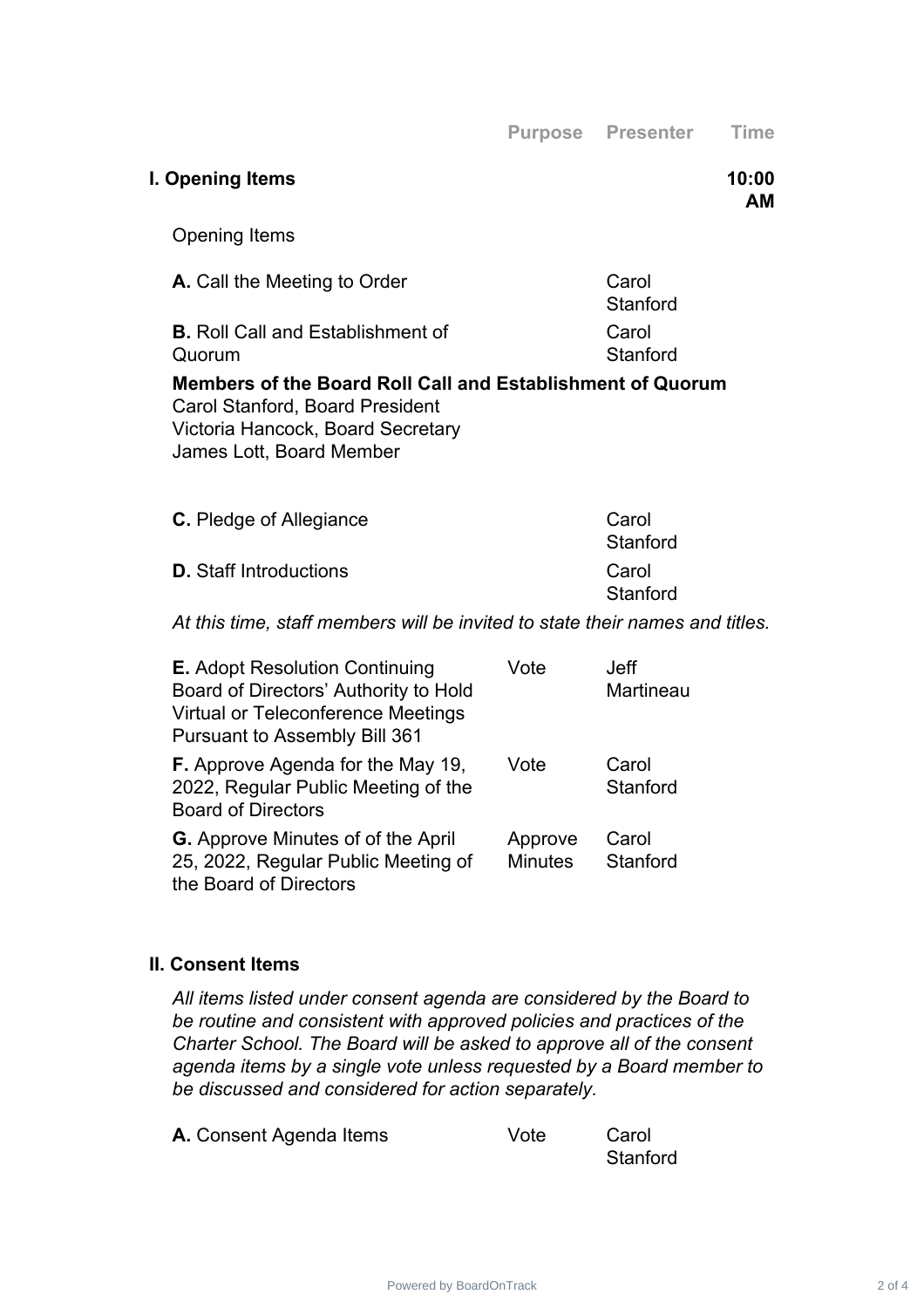1. The Board will be asked to approve the revised COVID-19 Plan for Virtual Instruction, an addendum to the school's Health and Safety Plan

## **III. Public Comment**

*At this time, members of the public may address the Board on any item within the subject matter jurisdiction of the Board, whether or not the item is on the agenda, by dialing the teleconference line or by clicking the weblink listed on the posted agenda. The time allotted per presentation will not exceed three (3) minutes, except in the case where a member of the public utilizes a translator, in which case the time allotted will not exceed six (6) minutes. In accordance with the Brown Act, no action may occur at this time, but it is the Board's prerogative to hold a brief discussion, provide information to the public, provide direction to staff, or schedule the matter for a future meeting.*

| <b>A.</b> Public Comment | <b>FYI</b> | Carol    |
|--------------------------|------------|----------|
|                          |            | Stanford |

#### **IV. School Reports and Information**

| <b>A.</b> Local Control and Accountability | <b>FYI</b> | Shellie |
|--------------------------------------------|------------|---------|
| <b>Plan Goals and Metrics</b>              |            | Hanes   |

## **V. Additional Corporate Officers and Board Members' Observations and Comments**

| A. Observations and Comments                          | FYI  | Carol<br>Stanford |
|-------------------------------------------------------|------|-------------------|
| VI. Closing Items                                     |      |                   |
| A. Next Board Meeting Date: June<br>10, 2022, 10:00am | FYI  | Carol<br>Stanford |
| <b>B.</b> Adjourn Meeting                             | Vote | Carol<br>Stanford |

**Accommodations**. All meetings of the Board of Directors are held in compliance with the Americans with Disabilities Act of 1990. Requests for disability-related modifications or accommodations, or translation services, in order to enable all individuals to participate in the Charter School's open and public meetings shall be made by